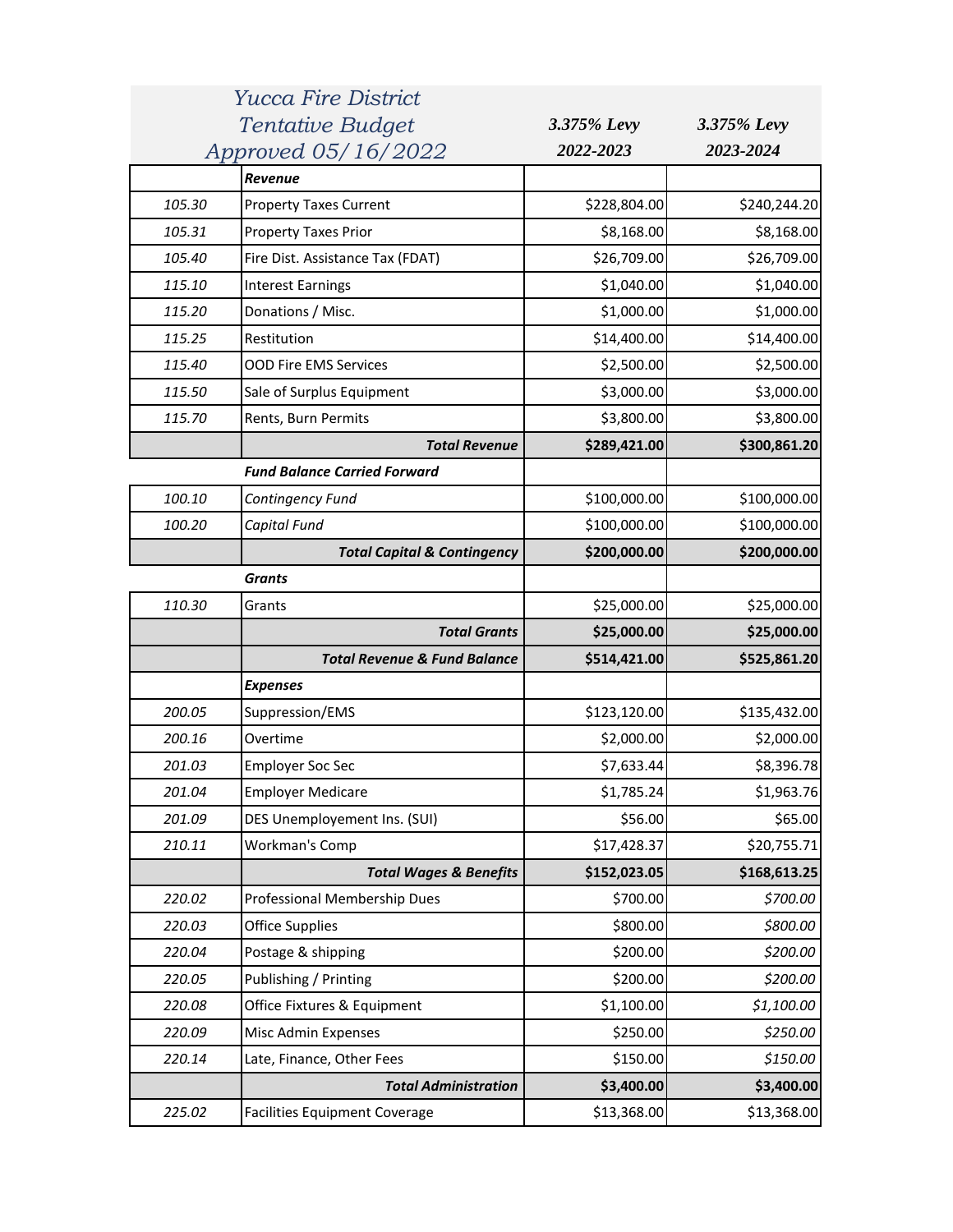| 225.08 | <b>Admin Training</b>                  | \$300.00     | \$300.00     |
|--------|----------------------------------------|--------------|--------------|
| 225.13 | Legal Fees                             | \$10,000.00  | \$10,000.00  |
| 225.14 | Consulting/Management Fees             | \$38,365.00  | \$38,365.00  |
| 225.15 | <b>Acounting Fees</b>                  | \$1,500.00   | \$1,500.00   |
| 225.16 | Annual Audit                           | \$8,500.00   | \$3,500.00   |
| 225.17 | <b>Election Fees</b>                   | \$900.00     | \$0.00       |
| 225.21 | <b>IT Services Computer Repairs</b>    | \$1,000.00   | \$1,000.00   |
| 225.24 | Communications/Dispatch                | \$1,800.00   | \$1,800.00   |
| 225.25 | <b>Image Trend Software</b>            | \$1,600.00   | \$1,600.00   |
|        | <b>Total Professional Servics</b>      | \$77,333.00  | \$71,433.00  |
| 230.01 | Telephone, Internet                    | \$2,100.00   | \$2,100.00   |
| 230.06 | Electricity                            | \$12,000.00  | \$12,000.00  |
| 230.09 | Propane                                | \$1,500.00   | \$1,500.00   |
| 230.11 | Water                                  | \$400.00     | \$400.00     |
| 230.13 | <b>Refuse Collection</b>               | \$1,224.00   | \$1,224.00   |
| 230.15 | Radio Repairs and Maintenance          | \$1,000.00   | \$1,000.00   |
| 230.16 | <b>Radios Batteries</b>                | \$1,000.00   | \$1,000.00   |
|        | <b>Total Ulilities, Communications</b> | \$19,224.00  | \$19,224.00  |
| 240.01 | <b>Building Maintenance</b>            | \$3,000.00   | \$3,000.00   |
| 240.02 | Fire Apparatus Maintenance             | \$8,889.82   | \$8,889.82   |
| 240.03 | <b>SCBA Maintenance</b>                | \$1,500.00   | \$1,500.00   |
| 240.04 | Apparatus Tools & Equipment            | \$1,500.00   | \$1,500.00   |
| 240.05 | Garage Tools                           | \$300.00     | \$300.00     |
| 240.06 | Tires                                  | \$2,000.00   | \$2,000.00   |
| 240.07 | Lights, Sirens, Reflectives            | \$1,000.00   | \$1,000.00   |
| 240.08 | Janitorial Supplies                    | \$700.00     | \$700.00     |
| 240.09 | <b>AED Batteries</b>                   | \$800.00     | \$800.00     |
| 240.10 | <b>EMS Supplies &amp; Equipment</b>    | \$2,000.00   | \$2,000.00   |
| 240.11 | <b>Other Batteries</b>                 | \$100.00     | \$100.00     |
|        | <b>Total Operations</b>                | \$21,789.82  | \$21,789.82  |
| 250.01 | Gasoline                               | \$1,000.00   | \$1,250.00   |
| 250.02 | Diesel for Apparatus                   | \$7,000.00   | \$7,500.00   |
| 250.03 | <b>Gasoline for Pumps and Engines</b>  | \$200.00     | \$200.00     |
|        | <b>Total Fuel</b>                      | \$8,200.00   | \$8,950.00   |
| 260.08 | Uniforms                               | \$3,000.00   | \$3,000.00   |
| 260.10 | Protective Clothing Repair             | \$3,201.13   | \$3,201.13   |
|        | <b>Total Protective Clothing PPE</b>   | \$6,201.13   | \$6,201.13   |
|        | <b>Total Operations</b>                | \$288,171.00 | \$299,611.20 |
|        | <b>Capital Projects</b>                |              |              |